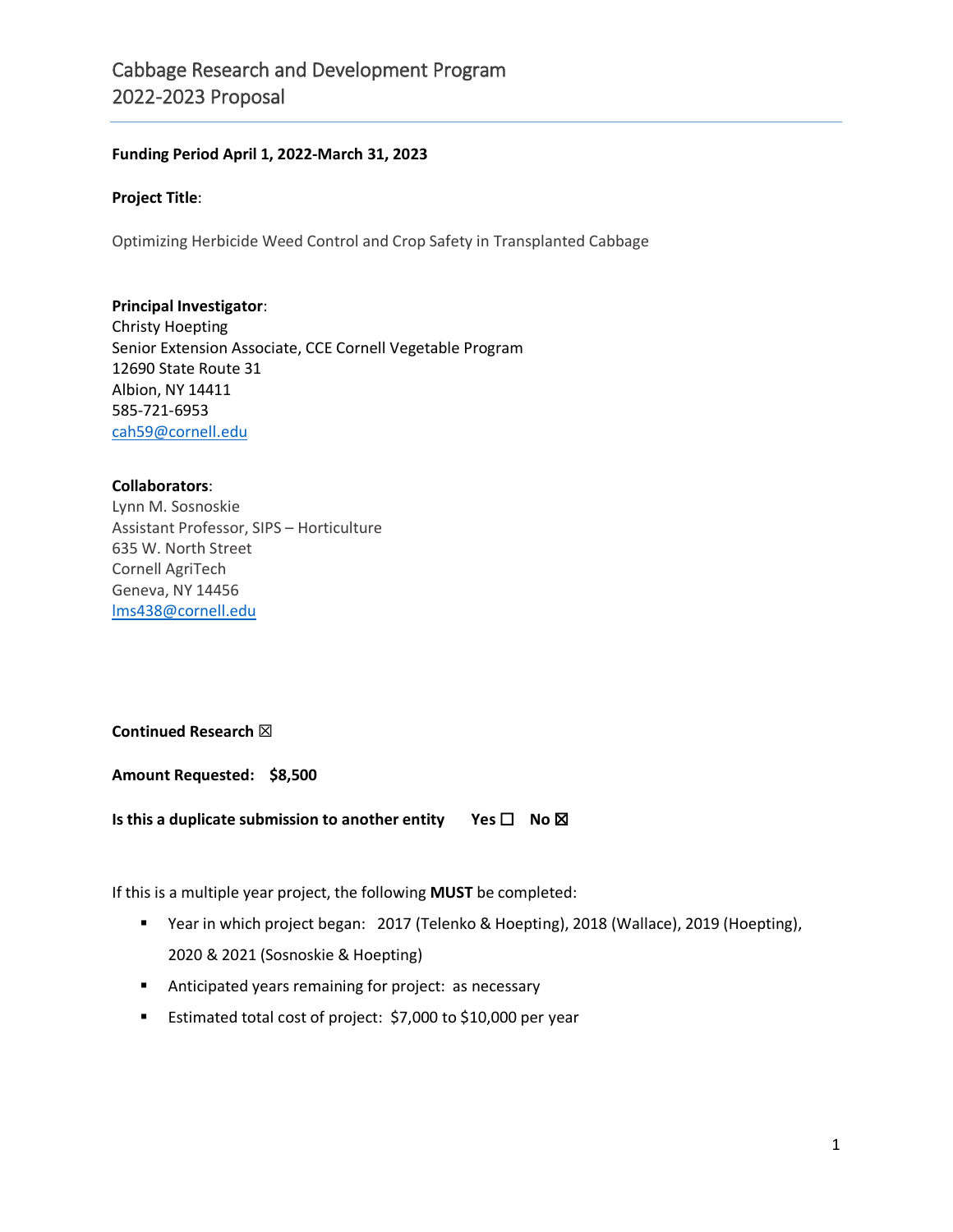#### **Project Summary:**

Weed escapes compete with the cabbage crop for nutrients and can directly cause yield loss, as well as interfere with harvest operations. Additionally, weed seeds can contaminate cabbage heads, reducing their quality and increasing the labor required to clean them up. Brassica weeds such as Shepherd's purse and marsh yellowcress can harbor diseases including Alternaria leaf spot, bacterial black rot and club root, which can spread to the cabbage crop, as well as carry them over to the next cabbage crop grown in rotation. With labor issues on the rise including availability of workers, increased minimum wage and minimum 60-hour work week, **reducing the need to hand weed cabbage would be desirable. Weed management continues to be a high priority for the CRDP.**

**Dual Magnum + Goaltender.** Dual Magnum is labeled in cabbage from 0.5 to 1.3 pt/A pre-transplant (PRE-T) or within 48 hours of transplanting (POST-T), while Goaltender 0.5-1 pt/A is labeled PRE-T. Goaltender 4-6 fl oz (maximum 8 fl oz per crop) is also labeled for post-emergent weed control from 14 days after planting (DAP) to within 36 days of harvest with a maximum 1 pt amount allowed between PRE-T and POST-T. CRDP-funded on-farm trials from 2019 to 2021 have demonstrated that **Dual Magnum 1 pt + Goaltender 8 fl oz is one of the most effective treatments for broad spectrum weed control** including ragweed (RW), Lamb's quarters (LQ) and mustards, and is the only cabbage herbicide with activity on yellow nutsedge. However, **the crop safety of this combination has been variable.** In 2021, Goaltender 8 fl oz PRE-T + Dual Magnum 1 pt POST-T was safe (0-3.8% injury, maximum 7%) in both plug and bareroot cabbage herbicides trials, but in 2020 this treatment resulted in almost 20% injury from stunting and necrosis. In 2021 trials, Goaltender 8 fl oz + Dual Magnum 1 pt PRE-T reached 26% injury 23 days after treatment (DAT). POST-T application of Goaltender 8 fl oz + Dual Magnum 1 pt had ≤ 10% injury in 2021 and 2019 plug trials, but peaked at 40% in the 2021 bareroot cabbage herbicide trial. Many cabbage growers prefer to apply at-planting herbicides in a single pass instead of both PRE-T and POST-T with POST-T generally being preferred because it avoids disturbing the herbicide layer on the soil surface during transplanting activities. **It would be worthwhile to explore reducing risk of crop injury from Dual Magnum + Goaltender by trying split applications of Dual Magnum and delaying application of Goaltender 3-4 days POST-T. It is also worthwhile to investigate the effect of a second application of Goaltender 6 fl oz applied 14-21 DAP on crop injury and weed control.**

Other treatments that demonstrated broad spectrum weed control comparable to Dual Magnum 1 pt + Goaltender 8 fl oz in the 2021 trial included Prowl H2O 2 pt + Goaltender 8 fl oz, Prowl H2O 2 pt + Chateau 1 oz, and Trifluralin 1 pt + Spartan 6 fl oz. In 2019-2021 CRDP-funded on-farm trials, compared to Goaltender, Spartan has provided better control of Lamb's quarters (LQ) and grasses with less crop injury. It also has activity on yellow nutsedge and excellent tank mix compatibility with Prowl H2O. **Unfortunately, we will have to cease testing Spartan in NY, due to groundwater issues with its active ingredient, sulfentrazone.**

**Prowl H2O.** Prowl H2O is labeled in cabbage as a directed row middle spray. In 2019-2021 CRDPfunded on-farm field trials, it demonstrated very good to excellent control of LQ, and was better than Treflan, Devrinol and Dual Magnum. It has been shown to have very good crop safety when applied POST-T alone and in tank mixes with Dual Magnum, Chateau and Spartan. It has also had good crop safety when applied at delayed timings (28 DAP) alone and with Chateau and Spartan, but tank mixes with Goaltender caused greater than 10% injury. Tank mixes of Prowl H2O with either Goaltender or Chateau improved control of pigweed (PW), RW, LQ and grasses. **Delayed application of Prowl H2O with or without Chateau 28 DAP (targeted to after the last nitrogen side-dress application, cultivation and hand weeding, and before row closure) has consistently improved weed control at harvest to**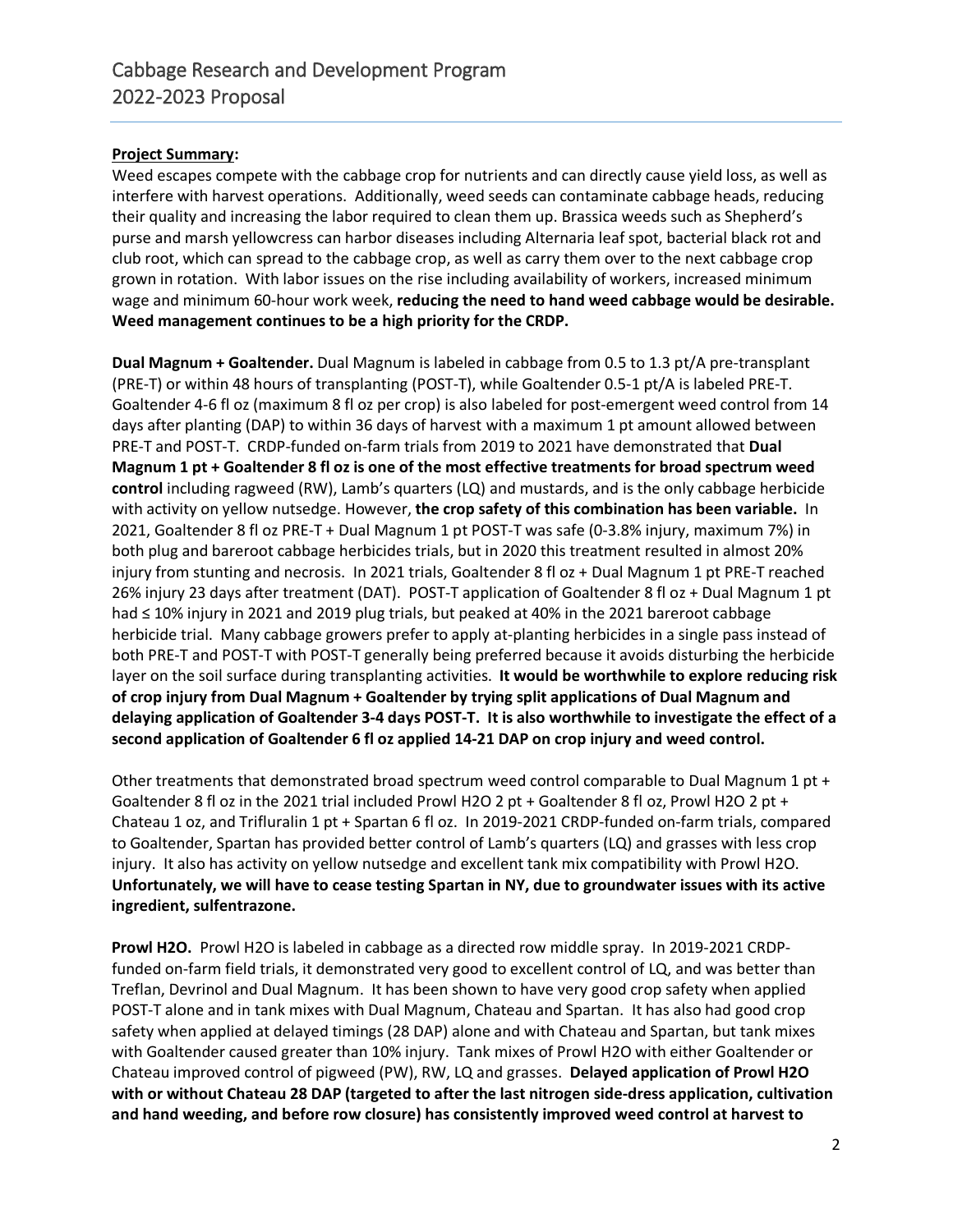**almost 100%.** Since a generic formulation of Prowl H2O, 'Satellite' allows for "broadcast postemergence foliar spray", **we will continue to pursue POST-T and delayed applications of Satellite alone and tank mixed with Chateau for improved season long weed control in cabbage.** Since Satellite has a 70 day preharvest interval, delayed applications would only work for varieties with 98+ days to maturity.

**Chateau** (a.i. flumioxazin) is another WSSA herbicide group 14 like GoalTender and Spartan. It has excellent activity on PW, Lady's thumb (LT), nightshade (NS) and certain species of annual mustards. Like the other WSSA 14 herbicides, Chateau offers both pre- and post-emergent weed control. It is labeled in cabbage in other states as a directed row middle spray. There may be interest in getting cabbage added to the label in NY, especially if herbicide-resistant Palmer amaranth becomes a problem (Chateau is excellent on PW). In 2018 and 2019 CRDP trials, Chateau at 1 oz/A had very good crop safety POST-T both at-planting and 28 DAP, both alone and tank mixed with Prowl H2O 2 pt. In 2019, it was safer in combination with Trifluralin, Devrinol and Prowl H2O than Goaltender, while Chateau 1 oz + Dual Magnum 1 pt killed cabbage plants. When Chateau was tank mixed with Prowl H2O it improved control of RW and LQ. **Since Chateau has demonstrated good crop safety, it is worthwhile to continue to explore Chateau for improved weed control in cabbage.**

**Soil adjuvants** are supposed to improve the efficacy and adsorption of soil-applied herbicides by providing even distribution including into hydrophobic zones (pockets of soil that don't wet easily) and by keeping pre-emergent herbicides in the weed germination zone, so that there are fewer weed escapes. As herbicide resistance to post-emergent herbicides in row crops has increased, growers have been forced to achieve better control with pre-emergent herbicides, and the use of soil adjuvants with pre-emergent herbicides is now more common. In a 2021 muck-onion herbicide trial in Oswego (Hoepting), soil adjuvant Oro-RZ (Ori-Agri USA) was co-applied with two of three pre-emergent herbicide applications in a program. Overall weed control in the treatment that included Oro-RZ was 95% compared to 82% in the treatment without it, because the Oro-RZ improved control of RW and LT. **Based on this initial favorable result, it is worthwhile to investigate soil adjuvant technology for improved performance of pre-emergent herbicides in cabbage.** If effective, soil adjuvants may readily be adopted by NY cabbage growers and immediately improve their weed control in cabbage.

The objective of this project is to optimize crop safety and weed control with herbicides in cabbage production with the goal of providing season long weed control. Sub-objectives include:

- 1. To optimize use of Dual Magnum and Goaltender for crop safety and weed control.
- 2. To explore whether Chateau may be incorporated into cabbage herbicide program.
- 3. To explore utility of delayed applications of Satellite (= Prowl H2O) and Chateau to just after final cultivation and before row closure for extended residual weed control.
- 4. To explore use of soil adjuvants to improve distribution and retention of surface-applied preemergent herbicides, to ultimately improve their efficacy and residual activity in cabbage.

**The intended outcome of all of these proposed objectives is to improve weed control while minimizing crop injury so that NY cabbage growers can produce high quality and high yielding cabbage with reduced hand weeding expenses.** 

#### **Organizational Capacity:**

**Christy Hoepting** has been a Vegetable Specialist with the Cornell Cooperative Extension Vegetable Program since 2001. She now has over 20 years of experience conducting on-farm research studies in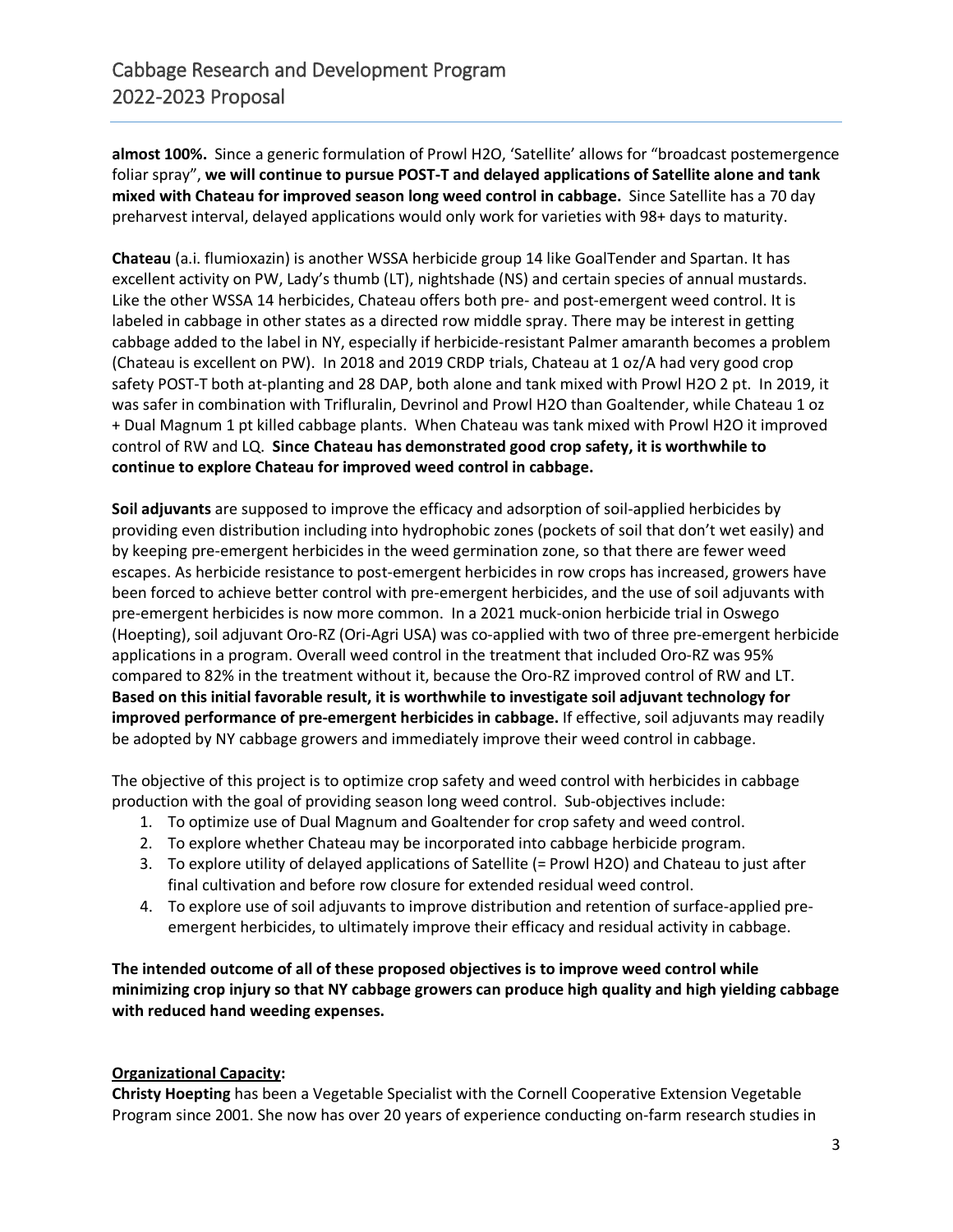several aspects of cabbage production including variety evaluation, slug control, insect control (thrips, diamondback moth, swede midge, cabbage maggot), Alternaria leaf spot, nitrogen dynamics, and now weed management with herbicides. Christy has completed three years of on-farm cabbage herbicide trials with emphasis on pre-emergent herbicides, but has over a decade of experience conducting onion herbicide trials. She specializes in testing the limits of herbicide rate and timing for crop safety, and in strategically designing comprehensive herbicide programs for optimal weed control and crop safety. The year 2022 will mark the forth growing season that her Field Technicians, Emma van der Heide and Sarah Caldwell have worked with Hoepting; they have assisted with all aspects of data collection for Hoepting's cabbage and onion research trials, and have become especially astute at herbicide evaluations.

Note: this year, for simplicity, **Hoepting and Sosnoskie are submitting separate proposals to CRDP instead of one proposal with two objectives** to study weed management in cabbage with herbicides. Similar to last year, Sosnoskie will focus on product discovery and development of potential pipeline products/active ingredients with greenhouse and field trials conducted at the Agri-Tech research farm, while Hoepting will continue her research that focuses on optimizing weed control and crop safety with labeled products while integrating pipeline products into herbicide programs in on-farm field trials.

#### **Objective 1**:

## **To optimize crop safety and weed control with herbicides in cabbage production with the goal of providing season long weed control.**

Sub-objectives include:

- 1. To optimize use of Dual Magnum and Goaltender for crop safety and weed control.
- 2. To explore whether Satellite and Chateau may be incorporated into cabbage herbicide program with emphasis on substituting them for Dual Magnum.
- 3. To explore utility of delayed herbicide applications to just after final cultivation and before row closure for extended residual weed control.
- 4. To explore use of soil adjuvants to improve distribution and retention of surface-applied preemergent herbicides, to ultimately improve their efficacy and residual activity in cabbage.

#### **Task 1.1**

**Trial Set-up.** A small-plot trial will be set up in commercial cabbage field that is grown from plug transplants. Ideally, the trial will be set up in May, similar to 2020 and 2021 in a field of summer cabbage that will ensure peak weed pressure in the spring, and harvest in late-August/early-September. The trial will be set up as a randomized complete block design with 4 replicates and 25 treatments including a nontreated and a hand weeded control (Table 1). Individual plots will be 2 rows of cabbage wide by 10 feet long, with an untreated row of cabbage between plots and 3 feet between tiers. Herbicides will be applied using a CO<sub>2</sub> backpack sprayer at 40 gpa and 32 psi using three TeeJet 8005 VS flat fan nozzles spaced 19-in. apart. We will apply the herbicides within a day of the trial area being planted. For pre-transplant (PRE-T) treatments, we will pull out freshly planted plug transplants, spray the plot, and then re-plant the plug transplants.

**A note on herbicide injury between plug and bareroot transplanted cabbage.** Cabbage was grown from plug transplants in the 2019 trial and from bareroot transplants in the 2020 trial. In 2019, pre-plant incorporated (PPI) applications of Trifluralin 1 pt and Devrinol 2XT 4 pt were safe to cabbage plants grown from plug transplants. Alternatively, in 2020, these treatments were injurious to cabbage grown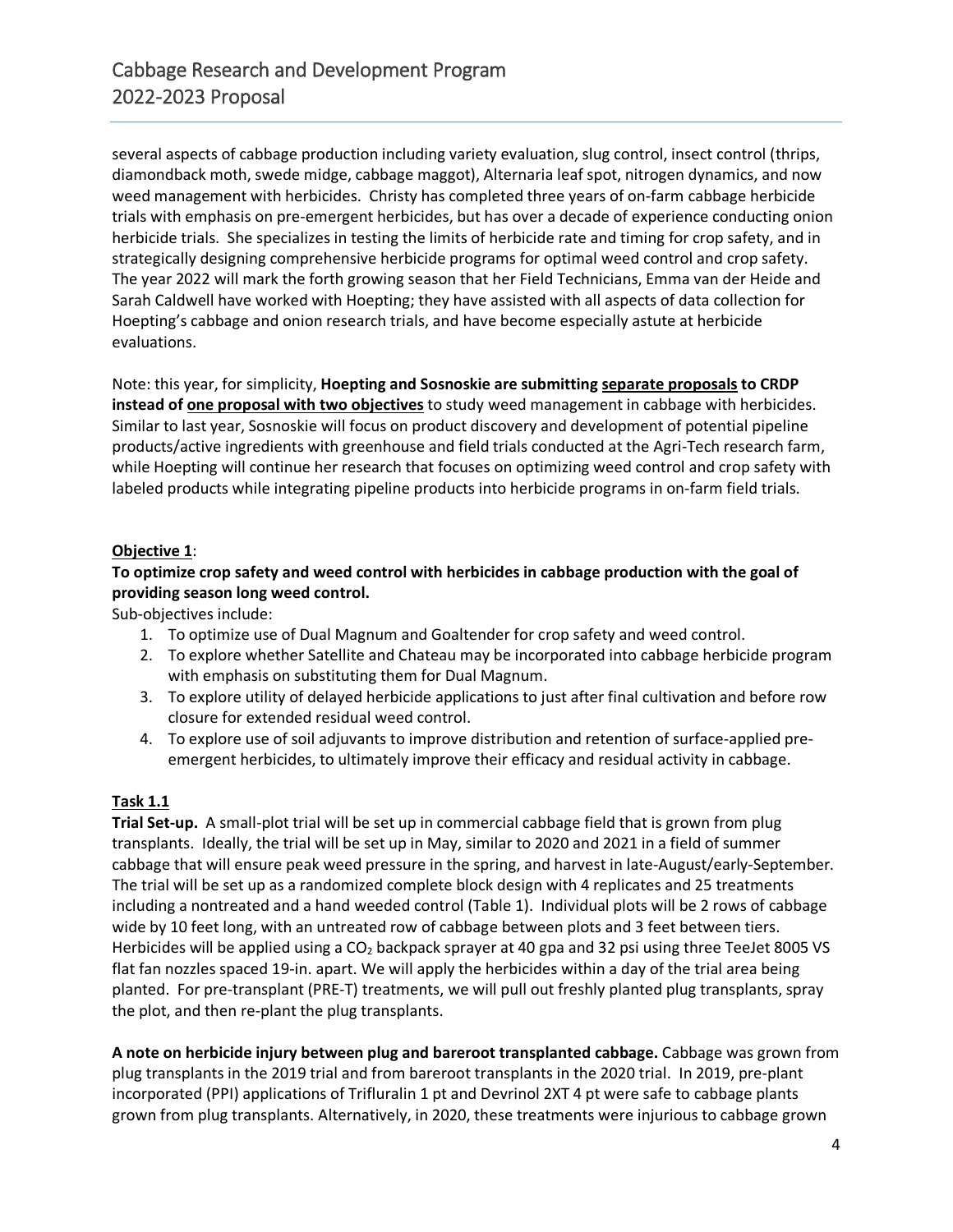from bareroot transplants, where we observed 13-20% crop stunting 7 and 14 days after treatment. In 2020, we also observed stunting in treatments where bareroot transplants were transplanted into PRE-T treatments of Goaltender and Spartan. In 2021 trials, Trifuralin 1 pt and 2 pt/A and Devrinol 2XT 4 pt applied PPI were safe on both cabbage grown from plug and bareroot transplants. The only treatment that differed in crop safety between plug and bareroot transplants in 2021 was Dual Magnum 1 pt + Goaltender 8 fl oz POST-T, which resulted in significantly more injury in bareroot transplants. Although it remains unknown why **stunting injury occurred in bareroot transplants in 2020 with PPI treatments, it appears to be an anomaly.** Thus, **for 2022, we will conduct the study with plug transplants**, since the majority of cabbage in NY is grown from plug transplants.

#### **Treatments (Table 1).**

Since Treflan pre-plant incorporated (PPI) and Command are standard treatments used in commercial cabbage production, **all of our treatments will include Trifluralin 1 pt/A PPI and Command 3ME 8 fl oz/A.** 2022 will be the first year that Command is included in our treatments.

**Dual Magnum + Goaltender.** We will repeat from 2021 the three different timing treatments of Dual Magnum 1 pt + Goaltender 8 fl oz, which include both products PRE-T and POST-T, and Goaltender PRE-T followed by (fb.) Dual Magnum POST-T. We will also add Dual Magnum PRE-T fb. Goaltender POST-T (Nos. 3-6). Of these, we hypothesize that both products POST-T will cause the most injury (No. 4), while Goaltender 8 fl oz PRE-T fb. Dual Magnum 1 pt POST-T (No. 6) will cause the least crop injury. **To determine the effect of reducing the rate of Goaltender** on crop safety and weed control, we will substitute Goaltender 8 fl oz for Goaltender 4 fl oz in each of these treatments (Nos. 7 and 8). **To determine the effect of reducing the rate of Dual Magnum when tank mixed with Goaltender 8 fl POST-T**, we will reduce rate of Dual Magnum to 0.5 pt (No. 9). Another strategy to possibly **reduce crop injury in Dual Magnum + Goaltender 8 fl oz POST-T without reducing total rate of Dual Magnum** is to split the Dual Magnum between PRE-T and POST-T at 0.5 fl oz each (No. 10). We will also try **splitting the rates of both Dual Magnum and Goaltender between PRE-T and POST-T** (No. 11). Finally, to determine the **effect on crop safety and weed control of post-emergent treatment of Goaltender following Dual Magnum + Goaltender at-planting**, we will apply Goaltender 6 fl oz 14 DAP following high- and low-risk of crop injury at-planting Dual Magnum + Goaltender treatments (Nos. 12 and 13).

**Satellite and Chateau.** We will repeat treatments from the 2021 trial that were as effective as Dual Magnum + Goaltender, which include Satellite 2.1 pt + Goaltender 8 fl oz POST-T (No. 14) and Satellite 2.1 pt + Chateau 2 oz POST-T (No. 15). Additionally, to see if we can further improve weed control with post-emergent timings, we will apply Chateau 1 oz 14 DAP following Satellite + Goaltender POST-T (No. 16), and Goaltender 6 fl oz 14 DAP following Satellite + Chateau POST-T (No. 17). We hypothesize that the cabbage will more readily grow out of necrosis type injury caused by the WSSA group 14 herbicides than it would grow out of the stunting injury caused by Dual Magnum.

**Delayed herbicide applications.** Satellite 2.1 pt alone, Chateau 1 oz alone, and a tank mix of the two will be applied after the last nitrogen side-dress and cultivation and before row closure, at approximately 28 DAP. These delayed treatments will follow the two Dual Magnum + Goaltender at-planting treatments that we anticipate will cause the least stunting injury: 1) Goaltender 8 fl oz PRE-T fb. Dual Magnum 1 pt POST-T (Nos. 18-20); and 2) Goaltender 8 fl oz + Dual Magnum 0.5 pt PRE-T fb. Dual Magnum 0.5 pt POST-T (Nos. 21-23).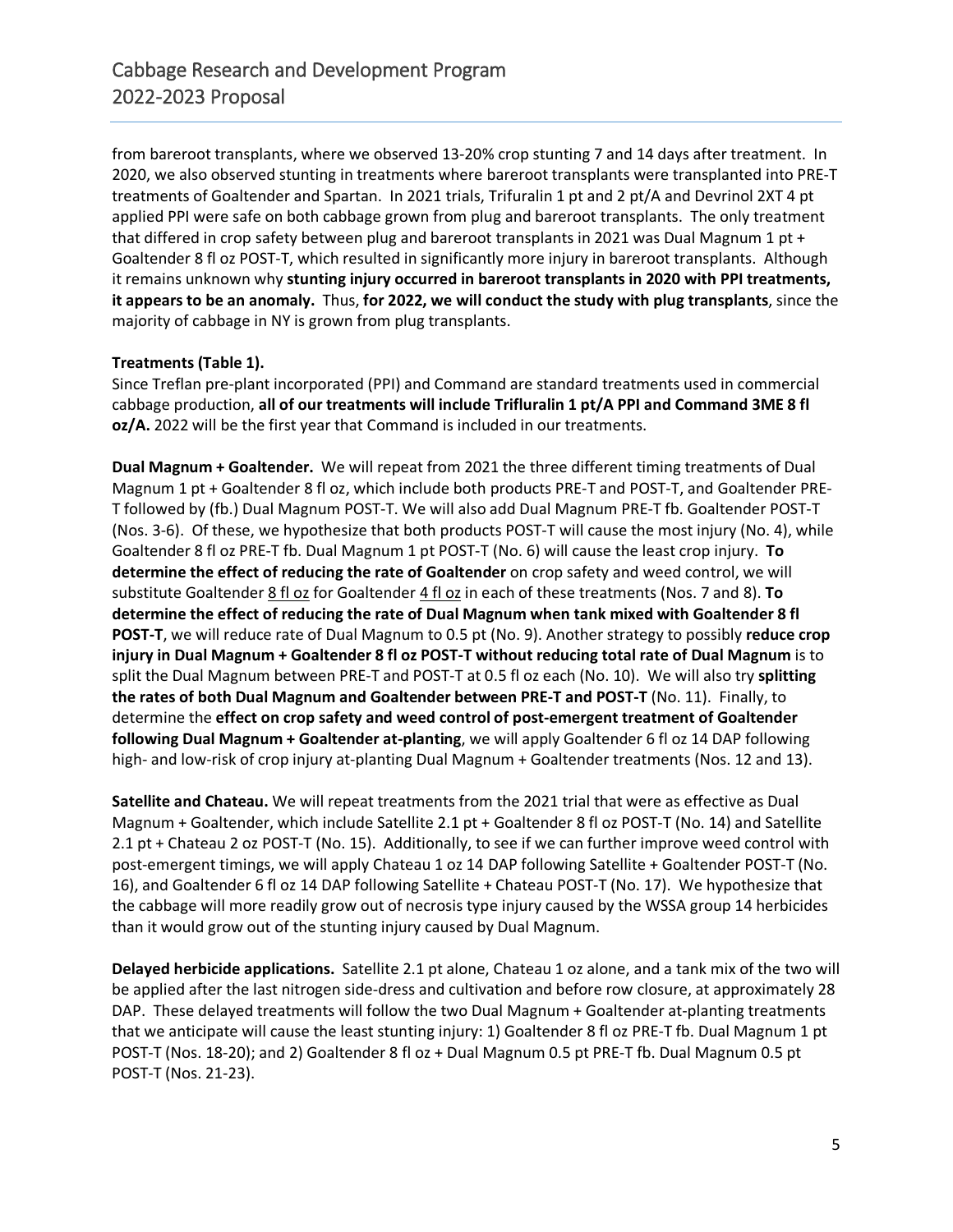**Soil adjuvants.** Two soil adjuvants, Oro-RZ 1 pt (Ori-Agri) and Grounded 2.5 pt (Helena) will be added to each of three pre-emergent timings of Goaltender 8 fl oz PRE-T fb. Dual Magnum 1 pt POST-T fb. Satellite 2.1 pt 28 DAP (Nos. 24 and 25). These treatments will be compared to treatment No. 18 (Goaltender 8 fl oz PRE-T fb. Dual Magnum 1 pt POST-T fb. Satellite 2.1 pt 28 DAP with no adjuvant) and will give us three opportunities per treatment to evaluate the adjuvants' potential effects on different herbicides, under different application conditions.

**Evaluation.** Crop injury in terms of necrosis, puckering and stunting will be visually assessed compared to guard rows using a 100% scale (0% = no injury, 100% = all plants dead) 7, 14, 21, and 28 days after treatment. Percent weed control by species will be visually estimated compared to guard rows 28 DAP for at-planting and 14 DAP treatments. After this assessment, nitrogen will be applied as a side-dress and the whole trial will be cultivated and hand weeded. After hand weeding, the 28 DAP treatments will be applied. Weed control by species will be assessed at harvest by visual estimate of % control, fresh biomass, or ground cover using whichever variables are appropriate, always using the weed pressure in the guard rows for comparison. Each marketable cabbage head per plot will be weighed individually. Differences among treatments will be analyzed using general analysis of variance (ANOVA) and means will be separated using Fisher's Protected LSD test with 95% confidence interval.

**Extension and Outreach.** Results will be shared with CRDP board and with rest of NY cabbage industry as appropriate. Potentially, new recommendations will be made for developing safe and effective herbicide programs in cabbage. Such information will be made available via a newsletter article published in Extension newsletters or direct emailing, and/or a "cheat sheet" that will be available on the CCE CVP website. Presentations may be made at grower meetings. If the on-farm cabbage herbicide trial is "showy", cabbage growers and allied industry representatives will be invited for a trial tour, likely either at 28 DAP or at harvest.

#### **Performance Measure 1.1.1**

Late-May, 2022. Set up cabbage herbicide trial in commercial cabbage field and apply at-plant herbicide treatments.

#### **Performance Measure 1.1.2**

June to mid-August, 2022. Collect data on crop injury and weed control. Give trial tour to cabbage industry, if "showy".

#### **Performance Measure 1.1.3**

Late-August/Early-September, 2022. Final weed control evaluation. Give trial tour to cabbage industry, if "showy". Harvest trial.

#### **Performance Measure 1.1.4**

Fall 2022. Data entry, analysis and summary.

#### **Performance Measure 1.1.4**

Winter 2022-23, Early-Spring 2023. Write final report. Report to CRDP. Presentations at winter meeting, Write newsletter article(s), as appropriate.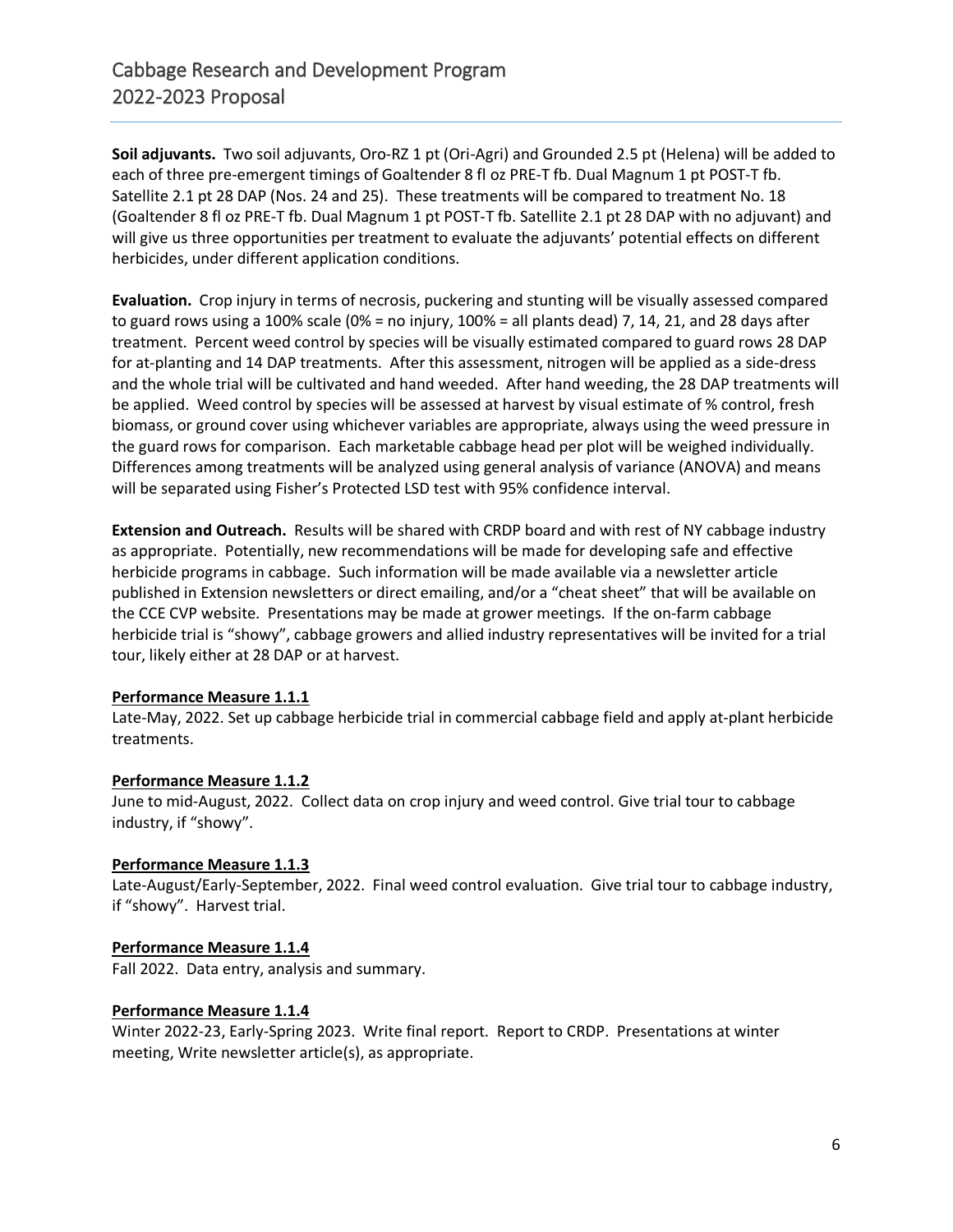Table 1. Treatment list for on-farm cabbage herbicide trial, 2022. All treatments will also get Trifluralin 1 pt PPI.

| No.            | <b>PRE-T</b>                                       | POST-T 24 h               | <b>POST-T 2 weeks</b>     | <b>28 DAP</b>    |  |  |  |  |  |
|----------------|----------------------------------------------------|---------------------------|---------------------------|------------------|--|--|--|--|--|
| $\mathbf{1}$   | Nontreated control                                 |                           |                           |                  |  |  |  |  |  |
| $\overline{2}$ | Hand weeded - As needed                            |                           |                           |                  |  |  |  |  |  |
| 3              | Dual Magnum 1 pt                                   |                           |                           |                  |  |  |  |  |  |
|                | + Goaltender 8 fl oz                               |                           |                           |                  |  |  |  |  |  |
|                | + Command 3ME 8 fl oz                              |                           |                           |                  |  |  |  |  |  |
|                | Command 3ME 8 floz                                 | Dual Magnum 1 pt          |                           |                  |  |  |  |  |  |
| 4              |                                                    | + Goaltender 8 fl oz      |                           |                  |  |  |  |  |  |
| 5              | Dual Magnum 1 pt                                   |                           |                           |                  |  |  |  |  |  |
|                | + Command 3ME 8 fl oz                              | <b>Goaltender 8 fl oz</b> |                           |                  |  |  |  |  |  |
|                | <b>Goaltender 8 fl oz</b>                          | Dual Magnum 1 pt          |                           |                  |  |  |  |  |  |
| 6              | + Command 3ME 8 fl oz                              |                           |                           |                  |  |  |  |  |  |
| $\overline{7}$ | Command 3ME 8 fl oz                                | Dual Magnum 1 pt          |                           |                  |  |  |  |  |  |
|                |                                                    | + Goaltender 4 fl oz      |                           |                  |  |  |  |  |  |
|                | Dual Magnum 1 pt                                   | <b>Goaltender 4 fl oz</b> |                           |                  |  |  |  |  |  |
| 8              | + Command 3ME 8 fl oz                              |                           |                           |                  |  |  |  |  |  |
| 9              | + Command 3ME 8 fl oz                              | Dual Magnum 0.5 pt        |                           |                  |  |  |  |  |  |
|                |                                                    | + Goaltender 8 fl oz      |                           |                  |  |  |  |  |  |
| 10             | <b>Dual Magnum 0.5 pt</b>                          | Dual Magnum 0.5 pt        |                           |                  |  |  |  |  |  |
|                | + Command 3ME 8 fl oz                              | + Goaltender 8 fl oz      |                           |                  |  |  |  |  |  |
|                | Dual Magnum 0.5 pt                                 | Dual Magnum 0.5 pt        |                           |                  |  |  |  |  |  |
| 11             | + Goaltender 4 fl oz                               |                           |                           |                  |  |  |  |  |  |
|                | + Command 3ME 8 fl oz                              | + Goaltender 4 fl oz      |                           |                  |  |  |  |  |  |
| 12             | <b>Goaltender 8 fl oz</b>                          | Dual Magnum 1 pt          | <b>Goaltender 6 fl oz</b> |                  |  |  |  |  |  |
|                | + Command 3ME 8 fl oz                              |                           |                           |                  |  |  |  |  |  |
|                | Dual Magnum 0.5 pt                                 |                           |                           |                  |  |  |  |  |  |
| 13             | + Goaltender 8 fl oz                               | Dual Magnum 0.5 pt        | <b>Goaltender 6 fl oz</b> |                  |  |  |  |  |  |
|                | + Command 3ME 8 fl oz                              |                           |                           |                  |  |  |  |  |  |
| 14             | Command 3ME 8 floz                                 | Satellite 2.1 pt          |                           |                  |  |  |  |  |  |
|                |                                                    | + Goaltender 8 fl oz      |                           |                  |  |  |  |  |  |
| 15             | Command 3ME 8 floz                                 | Satellite 2.1 pt          |                           |                  |  |  |  |  |  |
|                |                                                    | + Chateau 1 oz            |                           |                  |  |  |  |  |  |
|                | Command 3ME 8 floz                                 | Satellite 2.1 pt          | Chateau 1 oz              |                  |  |  |  |  |  |
| 16             |                                                    | + Goaltender 8 fl oz      |                           |                  |  |  |  |  |  |
| 17             | Command 3ME 8 floz                                 | Satellite 2.1 pt          | <b>Goaltender 6 fl oz</b> |                  |  |  |  |  |  |
|                |                                                    | + Chateau 1 oz            |                           |                  |  |  |  |  |  |
| 18             | <b>Goaltender 8 fl oz</b><br>+ Command 3ME 8 fl oz | Dual Magnum 1 pt          |                           |                  |  |  |  |  |  |
|                |                                                    |                           |                           | Satellite 2.1 pt |  |  |  |  |  |
| 19             | Goaltender 8 fl oz                                 |                           |                           | Chateau 1 oz     |  |  |  |  |  |
|                | + Command 3ME 8 fl oz                              | Dual Magnum 1 pt          |                           |                  |  |  |  |  |  |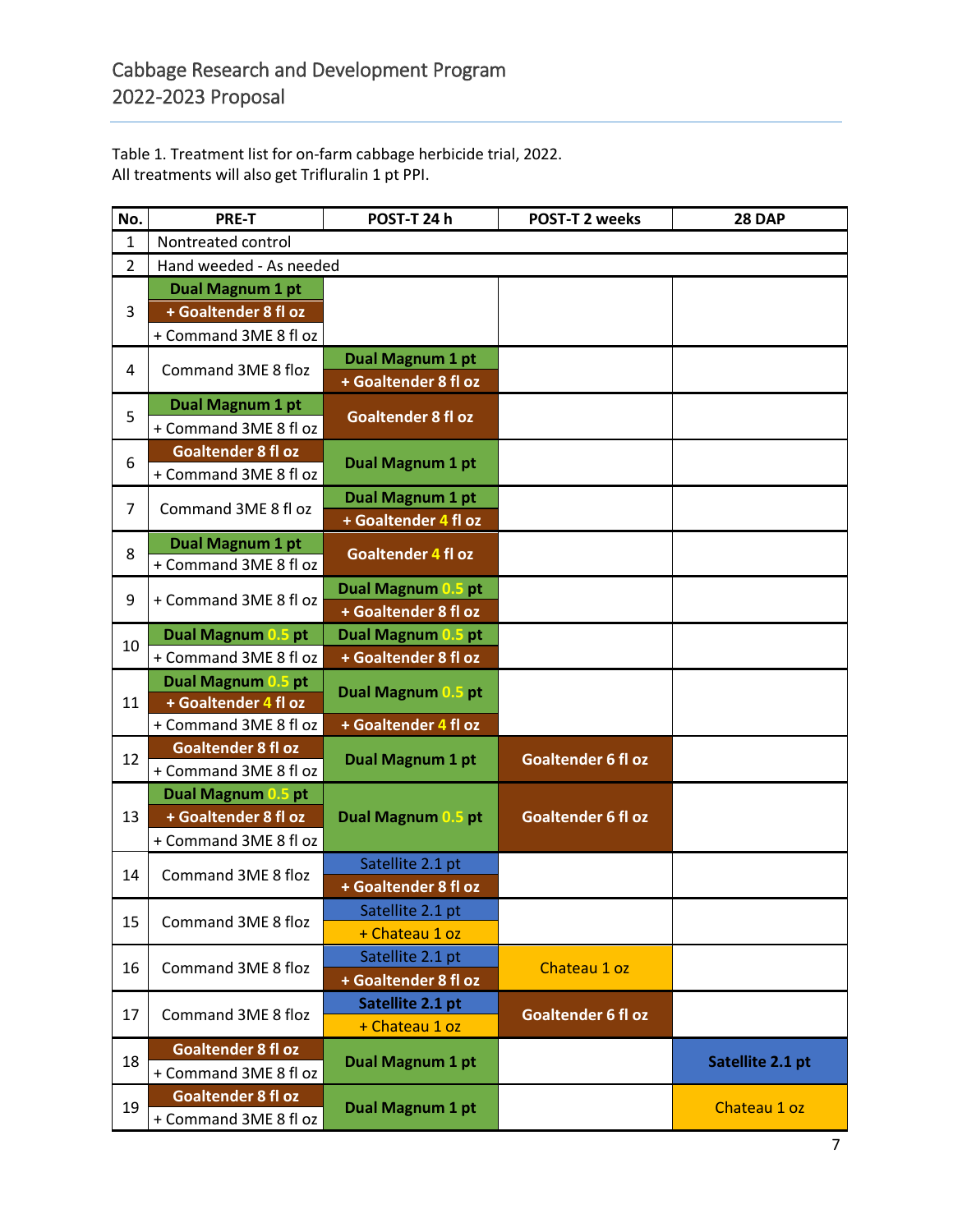|    | <b>Goaltender 8 fl oz</b> |                         | Satellite 2.1 pt |
|----|---------------------------|-------------------------|------------------|
| 20 |                           | <b>Dual Magnum 1 pt</b> |                  |
|    | + Command 3ME 8 fl oz     |                         | + Chateau 1 oz   |
| 21 | Dual Magnum 0.5 pt        |                         |                  |
|    | + Goaltender 8 fl oz      | Dual Magnum 0.5 pt      | Satellite 2.1 pt |
|    | + Command 3ME 8 fl oz     |                         |                  |
| 22 | Dual Magnum 0.5 pt        |                         |                  |
|    | + Goaltender 8 fl oz      | Dual Magnum 0.5 pt      | Chateau 1 oz     |
|    | + Command 3ME 8 fl oz     |                         |                  |
| 23 | Dual Magnum 0.5 pt        |                         | Satellite 2.1 pt |
|    | + Goaltender 8 fl oz      | Dual Magnum 0.5 pt      | + Chateau 1 oz   |
|    | + Command 3ME 8 fl oz     |                         |                  |
| 24 | Oro-RZ 1 pt               | Oro-RZ 1 pt             | Oro-RZ 1 pt      |
|    | <b>Goaltender 8 fl oz</b> |                         |                  |
|    | + Command 3ME 8 fl oz     | <b>Dual Magnum 1 pt</b> | Satellite 2.1 pt |
| 25 | Grounded 2.5 pt           | Grounded 2.5 pt         | Grounded 2.5 pt  |
|    | <b>Goaltender 8 fl oz</b> |                         |                  |
|    | + Command 3ME 8 fl oz     | <b>Dual Magnum 1 pt</b> | Satellite 2.1 pt |

## **Outcome and Benefits Expected**:

The objective of this research proposal is to optimize weed control and crop safety in cabbage by strategically building herbicide programs with currently registered and novel herbicides. Specifically, this project is designed to identify chemical programs that can provide NY cabbage growers with extended, in-season weed suppression that reduces the need for costly labor inputs while maximizing cabbage yield and quality. Improved weed control will reduce need for expensive hand weeding, which can cost \$100 per acre just to put a crew through a field, and will eliminate the extra labor required to trim away weed contaminants and diseased leaves from harvested cabbage heads. Further, large weed escapes can interfere with proper deposition of fungicides and reduce aeration within the crop canopy, which results in poorly protected cabbage exposed to more favorable disease conditions. Identifying programs that strategically reduce crop injury without compromising weed control will result in high quality and high yielding cabbage. **Through our pursuit of creative and novel approaches using the current roster of herbicides labeled in New York, we are hoping to pinpoint a program that utilizes 2- 4-products, has excellent crop safety, and will result in near-perfect season long control with labeled herbicides.** This will improve the bottom line for NY cabbage growers.

In this proposed project, we will continue to trial Chateau, which has a Special Local Needs label in Georgia. **If our research results indicate that Chateau would be an asset for weed control in cabbage in New York, we will work with Valent to pursue its registration for cabbage in New York**. Similarly, **if this research identifies new herbicide use patterns,** such as a POST-T timing for Goaltender or a delayed application of Prowl H2O/Satellite, that improve weed management with acceptable risk of crop injury, we will **work with the appropriate parties to seek such label changes for their use in New York cabbage production.**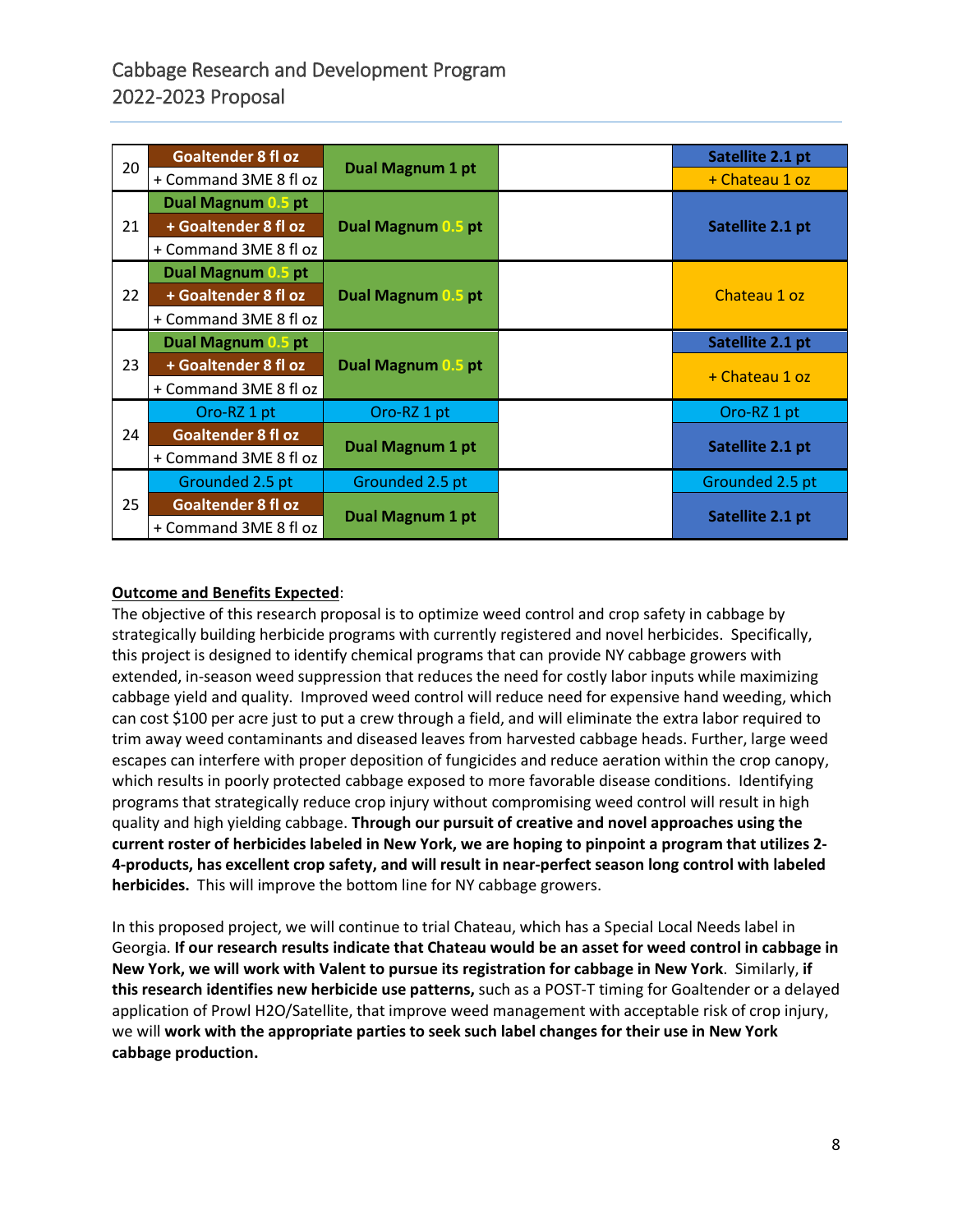#### **Accomplishments/Benefits to Date:**

Herbicide program development has proven time-consuming, because of the many products, timings, rates, and combinations that can be tested. We have generated very good data on ragweed (RW), Lamb's quarters (LQ) and some annual grasses, and we just collected good data on marsh yellowcress in 2021. In grower fields, weed pressure is often patchy and dominated by a couple of species, which makes accurate evaluation of pre-emergent herbicide efficacy challenging. Regardless, we highly value the importance of conducting herbicide trials in commercial cabbage fields with different soil types and weed spectrums, and over multiple years with different growing conditions.

- We have focused on **improved control of ragweed (RW) with pre-emergent herbicides** and identified that a new formulation of Devrinol (2XT) resulted in better RW control than the 50DF formulation and Dual Magnum. Although some growers have trialed Devrinol 2XT, incorporating it into an herbicide program is a challenge because it is a WSSA group 15 herbicide. Dual Magnum, also a WSSA group 15 herbicide, is often used at planting; however using two WSSA 15 herbicides at planting is risky because this chemistry is notorious for causing stunting injury, especially in cold soils. Between Dual Magnum and Devrinol, Dual Magnum offers a wider spectrum of weed control and is often preferred.
- This work also demonstrated the **importance of using Goaltender at planting for improved control of RW, especially when used in combination with Dual Magnum.** We have seen an increase in the use of Goaltender at planting for this purpose, but its risk of injury, especially when used POST-T, can be concerning.
- **Dual Magnum in combination with Goaltender at planting has emerged as the top performing treatment for broad spectrum weed control.** Most of the time we have been able to apply the combination POST-T with acceptable levels of crop injury; however, some applications of this treatment have also resulted in too much crop injury. We are continuing to work with the Dual Magnum/Goaltender combination at-planting by adjusting rates and timing, and trying split applications to see if we can lower the risk of crop injury (e.g. this proposal).
- Our research has highlighted the **potential that Prowl H2O has for improved LQ control** in a cabbage herbicide program. It has also been consistently safe when applied to foliage POST-T within 24 hours of, and 28 days after, planting (despite being labeled as a directed row middle spray). It has also been a safer tank mix partner than Dual Magnum with Goaltender, Chateau and Spartan. This has definitely created more grower interest in, and experimentation with, incorporating Prowl H2O into their cabbage herbicide programs.
- There was **a lot of interest among cabbage growers about Spartan when our trials showed that it had phenomenal control of LQ and very good crop safety** when applied POST-T to foliage within 24 hours and 28 days after planting. FMC even pursued options to get Spartan labeled on cabbage in NY. Unfortunately, NYDEC determined that it could not be registered due to groundwater concerns involving the active ingredient.
- Finally, our experimentation with **delayed applications of pre-emergent herbicides 28 DAP just after nitrogen side-dressing, cultivation, and hand weeding (if necessary), and before row closure have shown tremendous potential to extend residual control through harvest.** Of the different treatments that we have tried at this timing, Prowl H2O appears to be the most feasible at this time. We plan to pursue its use in this manner via the generic formulation of the active ingredient, Satellite, which we will also trial in tank mixes with Goaltender and Chateau in 2022 proposed research.

We have been careful not to make new herbicide recommendations too hastily, as we have experienced a lot of variability in crop injury over the years and we want our recommendations to stand the test of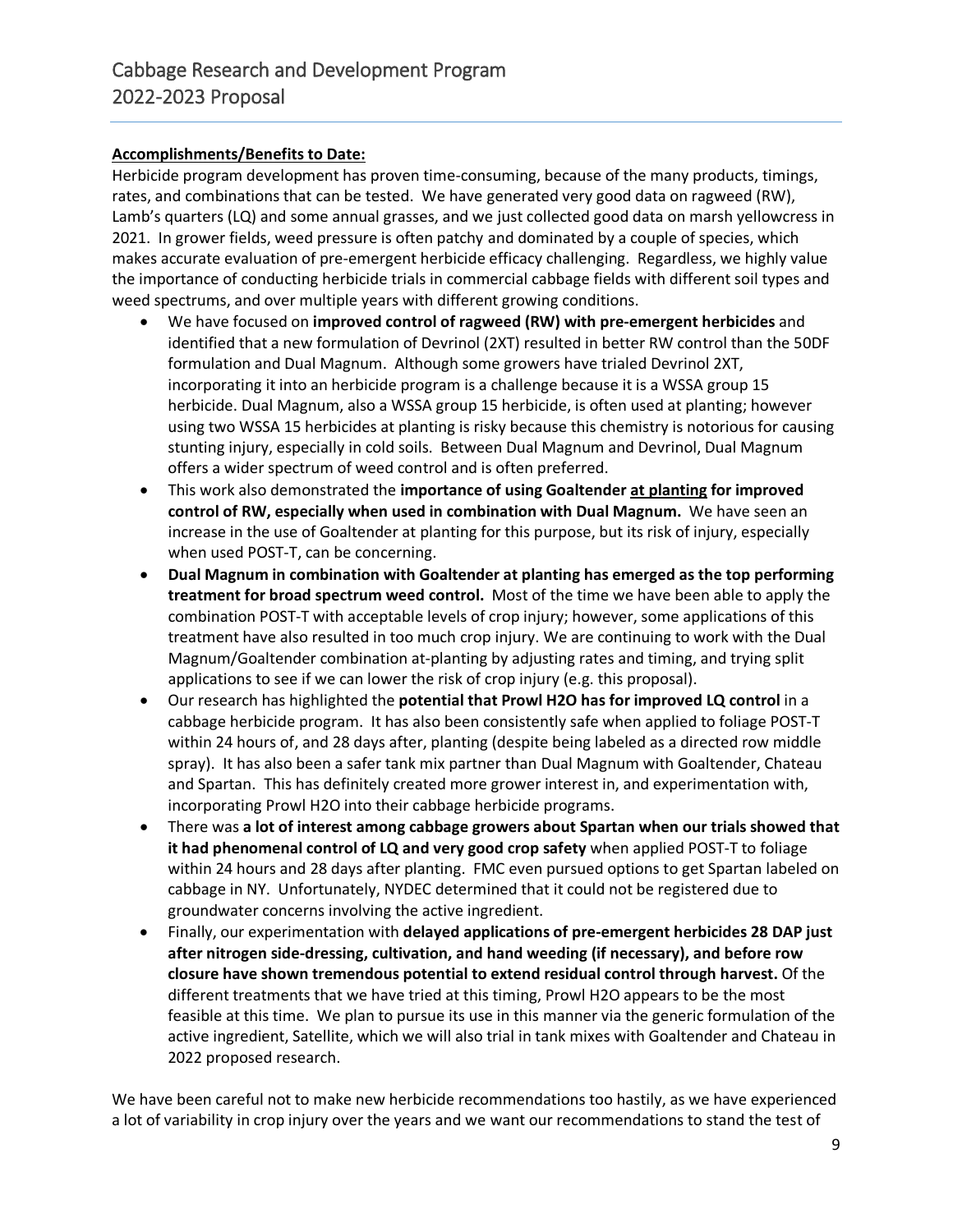time. After trials in 2022, we are hoping to be able to provide some new suggestions that NY cabbage growers may use to improve their overall weed control, which will result in reduced labor expenses for hand weeding.

| <b>SALARY</b>                                                                      |                   |                            |                     |                          |  |  |
|------------------------------------------------------------------------------------|-------------------|----------------------------|---------------------|--------------------------|--|--|
|                                                                                    | <b>ANNUALIZED</b> |                            | <b>PERCENT OF</b>   |                          |  |  |
| <b>POSITION TITLE (Exempt)</b>                                                     | <b>SALARY PER</b> |                            | <b>FFFORT</b>       | <b>TOTAL</b>             |  |  |
|                                                                                    | <b>POSITION</b>   |                            | <b>FUNDED</b>       |                          |  |  |
| Sr. Extension Associate Unbanded 11155 (Hoepting Program)                          | \$93,933.00       |                            | 4.000%              | \$3,757.00               |  |  |
|                                                                                    |                   |                            | Subtotal            | \$3,757.00               |  |  |
|                                                                                    | <b>HOURLY PAY</b> | <b>STANDARD</b>            | <b>NUMBER OF</b>    |                          |  |  |
| <b>POSITION TITLE (non-Exempt)</b>                                                 | <b>RATE PER</b>   | <b>WORK</b>                | <b>WEEKS</b>        | <b>TOTAL</b>             |  |  |
|                                                                                    | <b>POSITION</b>   | <b>HOURS PER</b>           | <b>FUNDED</b>       |                          |  |  |
| Technician I, Band A 10952 (Hoepting Program)                                      | \$17.64           | 40                         |                     | \$1,411.00               |  |  |
| Technician I, Band A 10952 (Hoepting Program)                                      | \$17.64           | 40                         |                     | \$1,411.00               |  |  |
|                                                                                    |                   |                            | Subtotal            | \$2,822.00               |  |  |
| <b>TOTAL SALARY</b>                                                                |                   |                            |                     |                          |  |  |
|                                                                                    |                   |                            | <b>SALARY TOTAL</b> | \$6,579.00               |  |  |
|                                                                                    |                   |                            |                     |                          |  |  |
| <b>TRAVEL - TYPE/DESCRIPTION</b>                                                   |                   |                            |                     | <b>TOTAL</b><br>\$500.00 |  |  |
| 15 trips Albion to Hamlin, 893 total miles @ 0.56/mile (Hoepting Program)          |                   |                            |                     |                          |  |  |
|                                                                                    |                   |                            | <b>TRAVEL TOTAL</b> | \$500.00                 |  |  |
|                                                                                    |                   |                            |                     |                          |  |  |
| <b>OPERATING EXPENSES - TYPE/DESCRIPTION</b>                                       |                   |                            |                     |                          |  |  |
| Materials & Supplies - Field and lab supplies                                      |                   |                            |                     |                          |  |  |
| Stakes, flags, sharpies, sample bags, PPE, CO2 tank refill etc. (Hoepting Program) |                   |                            |                     | \$124.00                 |  |  |
|                                                                                    |                   | OPERATING EXPENSES - TOTAL |                     | \$124.00                 |  |  |
|                                                                                    |                   |                            |                     |                          |  |  |
| <b>OTHER EXPENSES - TYPE/DESCRIPTION</b>                                           |                   |                            |                     | <b>TOTAL</b>             |  |  |
| Indirect Costs - Direct Costs x 18%                                                |                   |                            |                     |                          |  |  |
| OTHER EXPENSES - TOTAL                                                             |                   |                            |                     |                          |  |  |
|                                                                                    |                   |                            |                     | \$1,297.00               |  |  |
|                                                                                    |                   |                            |                     | \$8,500.00               |  |  |

**Budget:** –

Objective 1: **\$8,500**

#### **Budget Justification:**

#### **Salary and Wages - \$6,579**

Sr. Extension Associate (Hoepting Program) : These funds will be used to support trial design, treatment application, data collection, data analysis, and outreach

Technician I (Hoepting Program): These funds will be used to support trial design, treatment application, data collection, data analysis, and outreach

Technician I (Hoepting Program): These funds will be used to support trial design, treatment application, data collection, data analysis, and outreach